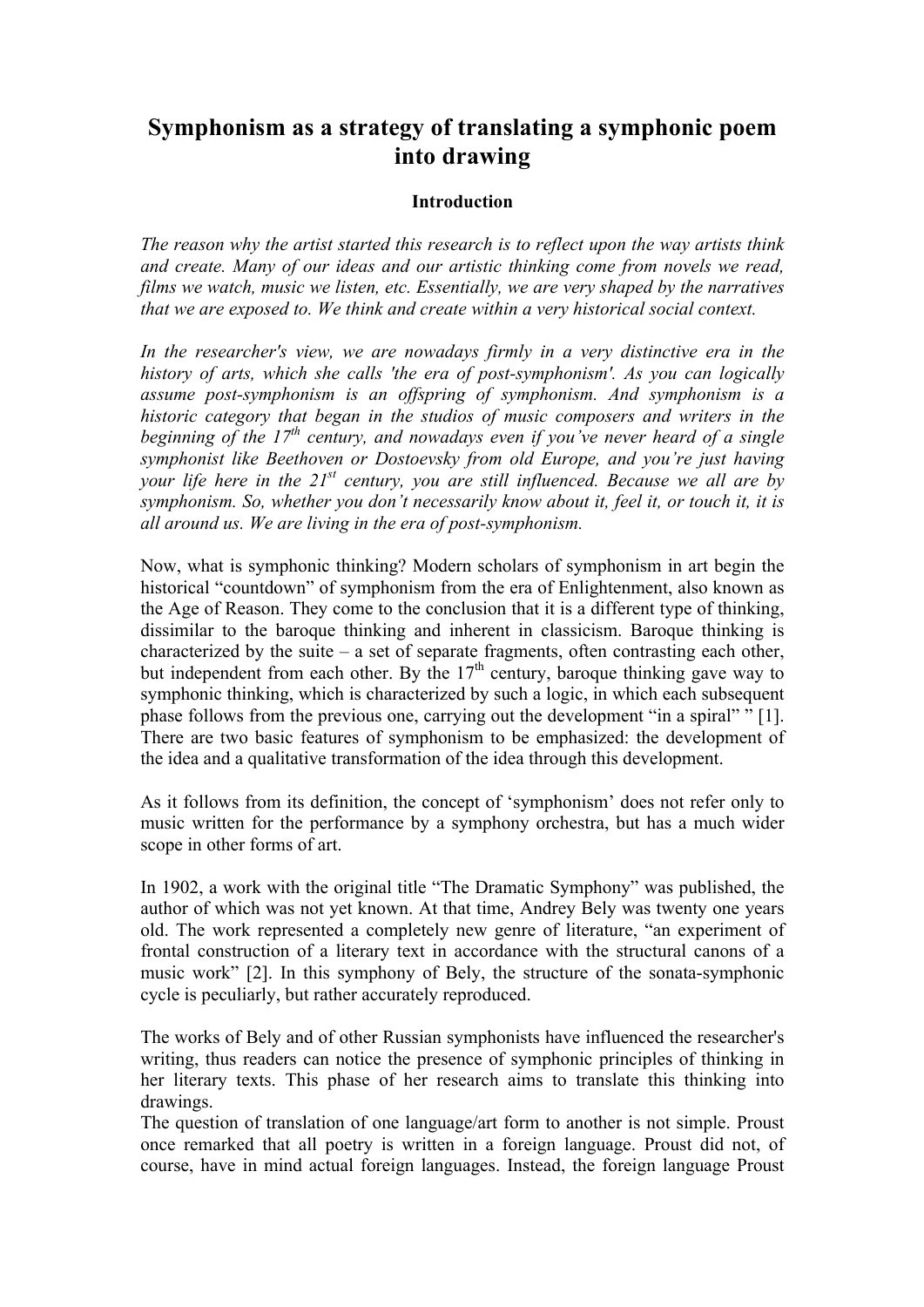had in mind was one he was in the process of inventing—the foreign language that is every artist's own.

But how can anyone translate the language that is not spoken anywhere? How does one translate this "otherness" into another language or another art form?

Proust experienced that foreignness himself when he translated John Ruskin's "The Bible of Amiens" and "Sesame and Lilies" into French. His sense of the idiosyncrasy of the task was so strong, and his doubt as to whether he had sufficient mastery of the language to accomplish it was so pronounced, that he once remarked, "I don't claim to know English. I claim to know Ruskin."

The author of this research has been working for a few years already on the problem of how to translate lyric poetry to audio-visual medium. What she came up with is a "strategy of translation" that she calls 'symphonism'.

The subject of her experiment and analysis is the poem-in-drawings "On How the Palace Bridge Opens Up Its Hands". The author chose this poem due to the fact that the text is rich with features of symphonism that makes it easier to work with as an object of this 'experiment in translation'. The author, in collaboration with the visual artist Bart Dewolf, tries to translate the features of symphonism, which are inherent to the text of poetry, into the medium of the drawing.

Regarding the translation process, the researcher followed a number of steps some of which she had planned beforehand, based on previous practice and knowledge gained, and some she came up with in the process.

In order to get closer to the most complete understanding of the specificity of the application of the method of symphonism in the medium of drawing, it was necessary to make a list of means of artistic expression in both mediums - a symphonic poem and a drawing:

(1) the structure of a symphonic poem (sonata-allegro form) - the composition of the series of drawings (sonata-allegro form),

(2) tonality of a symphonic poem (sadness, joy, longing ...) - color scheme of the drawings,

(3) rhythm in a symphonic poem - rhythm in the drawings,

(4) dynamics in a symphonic poem - dynamics in the drawings.

These are the features that the researcher considered important to maintain and convey while translating the source text, and therefore, kept them in mind throughout the whole process. When translating a poem into drawings it was essential that the researcher kept in mind these distinguishing features that mark the original work, so that the outcome can qualify as this poet's work.

Regarding the difficulties the researcher faced in the creative process, they were for the most part related to the differences in the means of expression of a literary text and visual art, which verifies Roman Jakobson's assertion about the nature of difficulties in translation [3].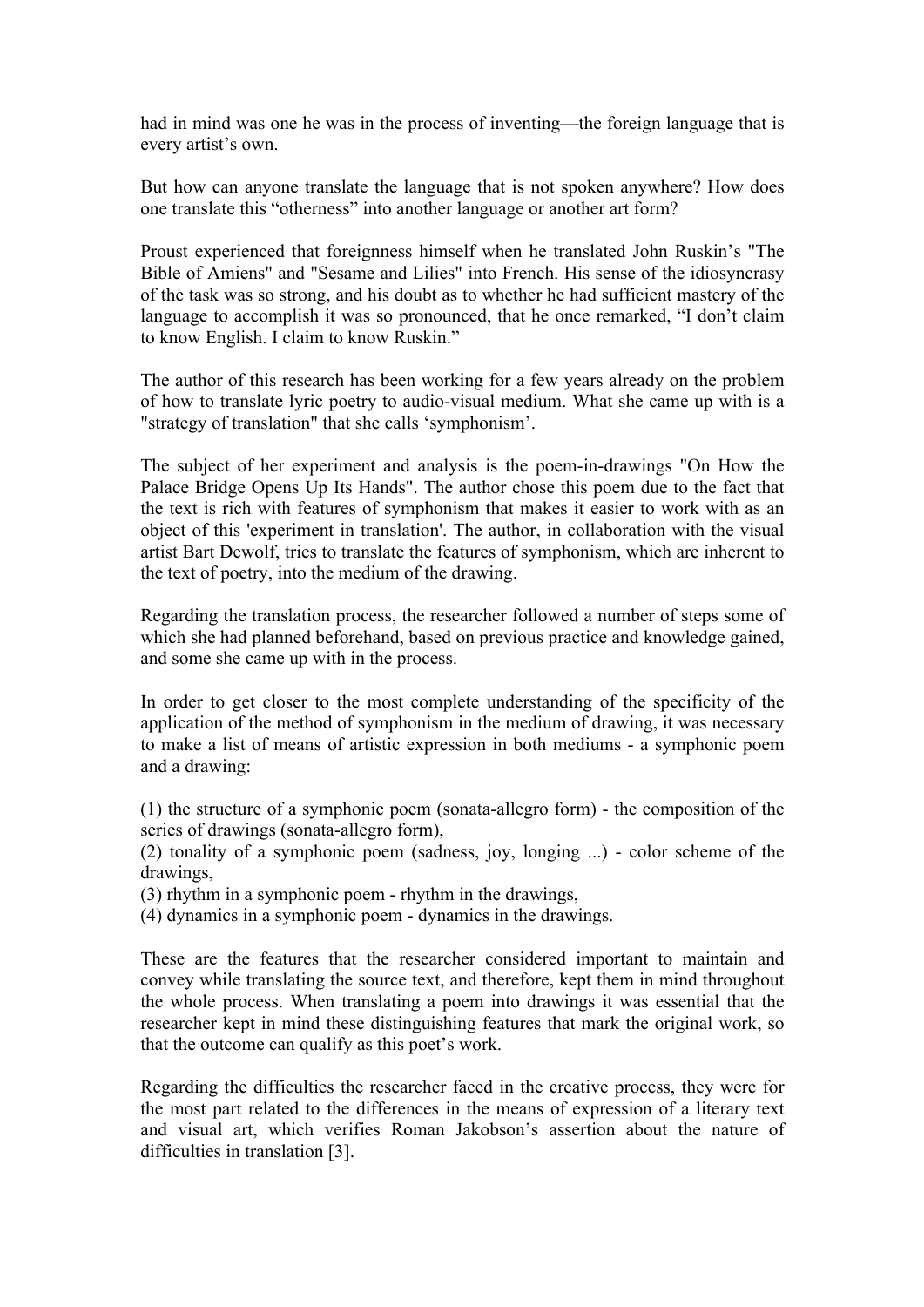The challenge was to maintain the sonata-allegro form and the rhythm of the poem not at the expense of the imagery and the content. The visual artist had to be creative to come up with the right means of the visual language to adequately translate the sonata-symphonic structure and the music qualities inherent in the literary text into the drawings.

For example, one of the challenges was to translate the rhythm of the symphonic poem, first - at the linguistic level of a literary work. In poetry, it means the general ordering of the sound structure of poetic speech, in which such stylistic devices as alliteration, assonance, dissonance, onomatopoeia, rhyme, anaphora, epiphora, all kinds of sound repetitions as well as meter participate.

This rhythm in the drawings was achieved through means of plastic organization of the drawings (repetitions, accents, alternations), with active interaction with colour as well as the technique of applying ink and paint.

Secondly, there was the plot-compositional level of a literary work (sonata-allegro form) at which the rhythm was also to be translated. It was executed by means of internal rhythm of each drawing (colour, composition, the technique) as well as the amount of drawings in each respective part of a sonata-allegro form. For instance, the quick-paced 'exposition' was achieved through the long shots and only 5 drawings, while the slower-moving 'development' part consists of 15 drawings which are mostly close ups. The recapitulation is loud and brings the viewer back to the pace of the exposition.

The result seemed to the authors rather fitting, after all, since it created an effect close to that of the original.

## **Preparation for work and stages of its creation**

In their work, the researchers have chosen the following tools and materials: paper, pencils, ink pens, acrylic paint, light board.

They chose the horizontal format of the paintings, with the exception of two out of twenty drawings, which were executed in a vertical format. The movement of the viewer's gaze along the pictorial plane depends on the format of the picture, and each format conveys sensations in the image in its own way. The horizontal format stretches the sensation of time that the author is dealing with in the text. This format allows to translate the dynamics of the text to audio visual medium.

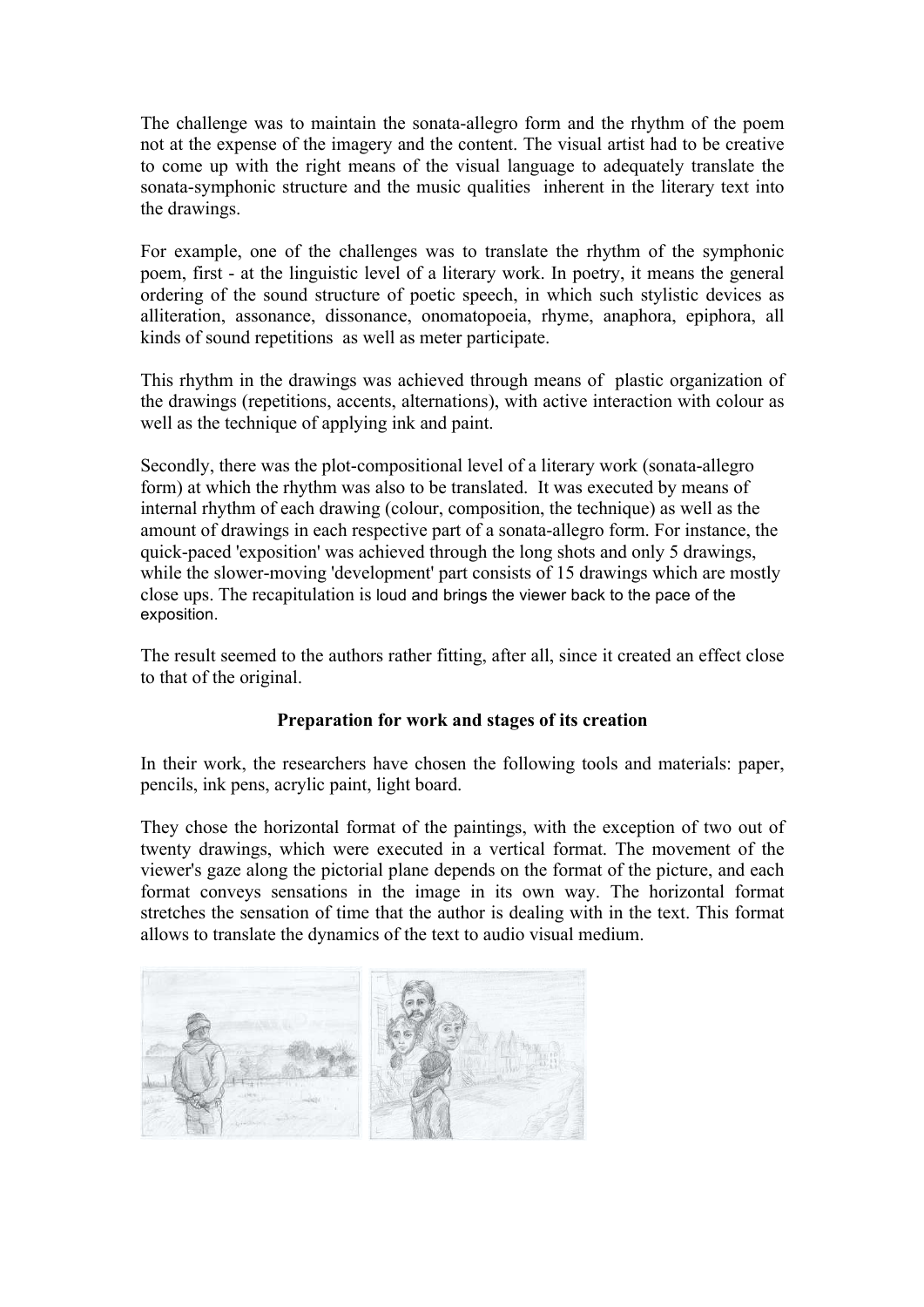Two vertical pictures "compress the image", emphasize the focus of the gaze - up or down, and enhance the height of the gaze. The main thing in these two paintings becomes either the impression of the eye's aspiration to the sky, to the trail left by the airplane (picture 13), or an artistic image of an inexorable, heavy sky and the desire to look down, at what is located under the weight of this sky (picture 1).



The poem is based on the movement of the protagonist's memory and the dynamism of the pictures of this memory: they sometimes rage and grow, then slow down.

The colours the researchers have chosen reflect their sense of music of the poem. The visual work relies on an emotional sound. Thick gray, even blackish shades of acryl, complemented by areas of geometric calmness of ink lines, remind the viewers of the memory storm of the protagonist, sometimes subsiding and starting again.



The research experiment was done in the following sequence:

- Reading a poem and listening to the audio visualisation of the work;
- Development of various sketches of a storyboard;
- Creation of a storyboard in full size in pencil;
- Execution of the original work in full size in ink and acryl on paper;
- The readiness of the paintings for further work of the animator.

## **Implementation of the method of symphonism in detail**

What means of expressiveness of graphic art and symphonic poetry can we compare?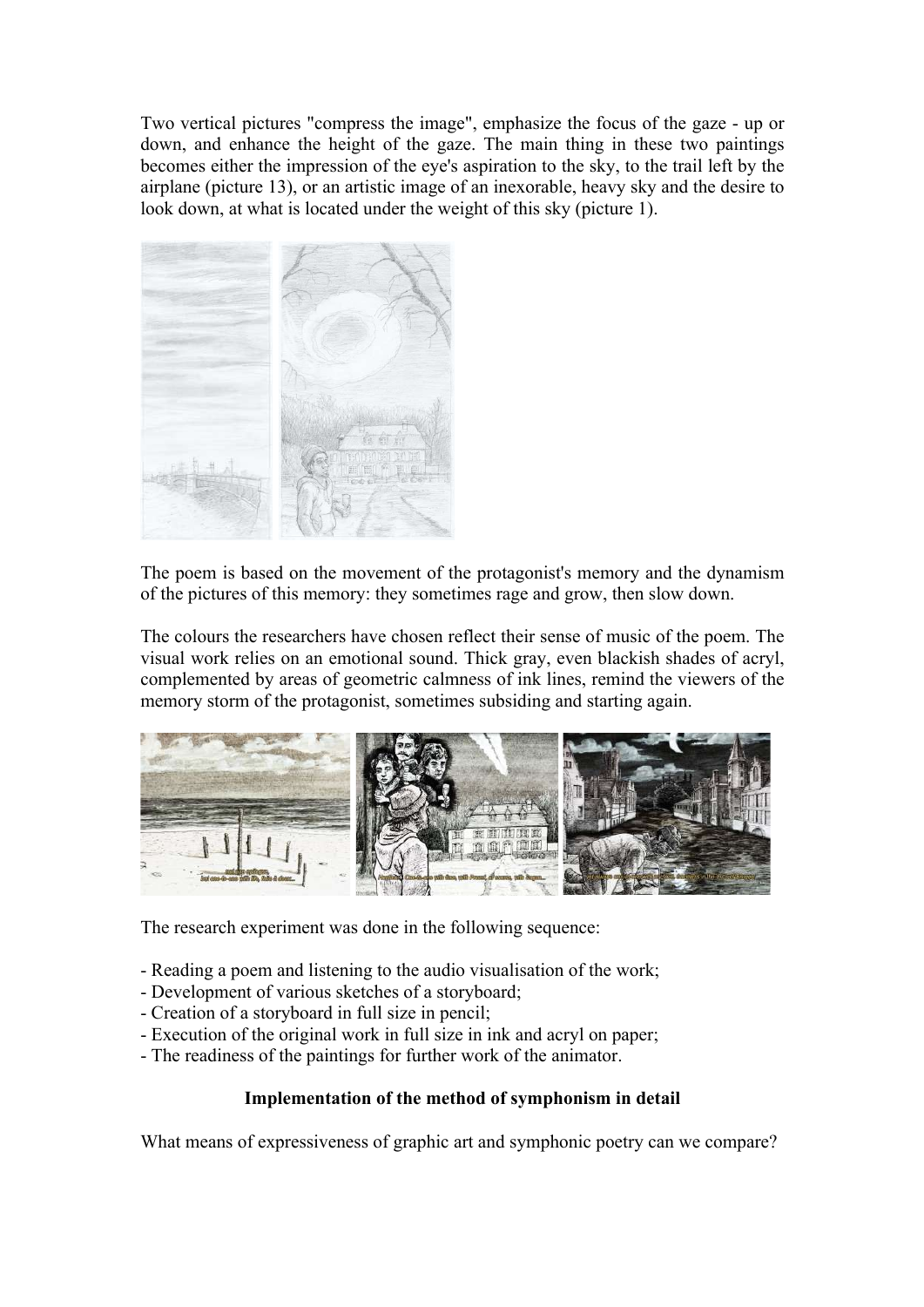The musical theme is created by a whole complex of expressive means. These are intonation, harmony, rhythm, tempo, register, timbre, dynamics, performing stroke and texture of the musical fabric of the poem.

Means of expressiveness in graphics are colour, drawing, composition, perspective, chiaroscuro, painterly brushstroke, texture of a painted surface, etc.

The role of composition is important in any art form; it determines the integrity and proportionality of the parts that make up the artistic whole.

### **COMPOSITION**

Thus, let us turn to the first feature of expressing the method of symphonism - the musical composition of a graphic work - 'sonata-allegro form'. The author takes as a basis the extrapolation of the peculiarities of the formation of the musical form of the sonata-allegro to the structure of the graphic work. When performing this extrapolation, the researcher is aware of the need to avoid too straightforward analogies, understanding that the languages of two forms of art (poetry and graphic art) use the expressive means which can be only relatively called 'equivalent'.

So, let's see how the author expressed the first section of the sonata-allegro - "exposition" in the series of drawings.

The role of the exposition is essential. First of all, it tunes the listener to a specific narrative mood and introduces the three themes. In a generalized form, the scheme is as follows (main theme, side theme, linking theme). The exposition is represented by five drawings.



In the foreground of four of the five paintings, we see the protagonist: either he is looking into the distance, or at the Bank Bridge, or at the Ligurian Sea, or he is peering into his reflection in the canal of Brugge. Let's take the liberty to interpret it as the "main theme". As you know, the "main theme" in the sonata-allegro has an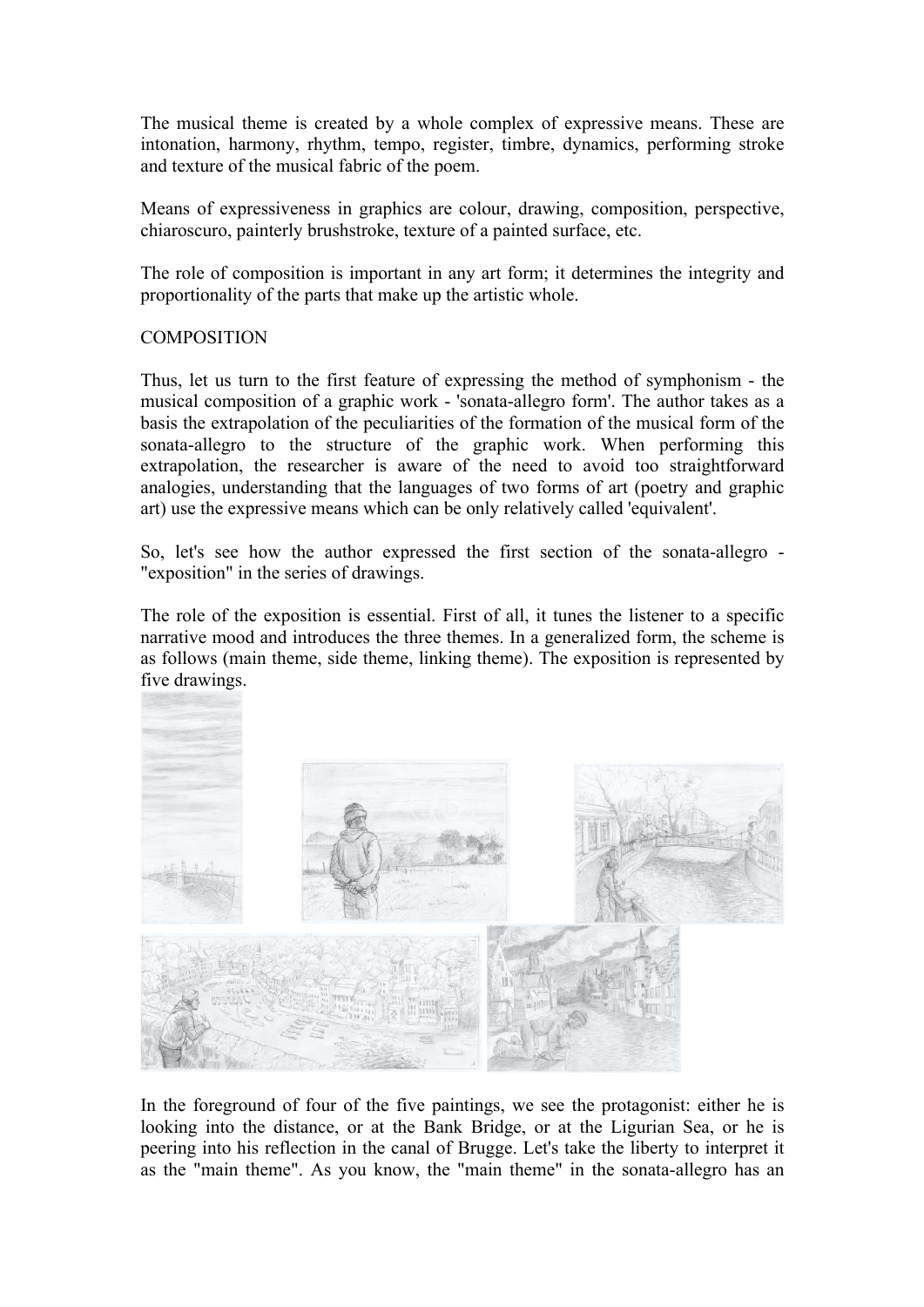active, dynamic character, it is given in the main key. Here, in the poem, it is the real inner state of the protagonist that is full of movement of feelings and memory, and this inner state of his will prevail, dominate, penetrating into subsequent layers. The main theme is expressed figuratively through the protagonist, as well as symbolically through the Palace Bridge and the sky, which personify the state of the protagonist at the beginning and at the end of the poem, showcasing the qualitative transformation of his inner condition.

The quality of development of the "main" theme is guaranteed by the "linking theme" - the images of the elusive time: the sticks in the hand of the protagonist (the base of a sundial). Sticks are featured throughout the exposition phase as a linking theme.

The "side" theme is the symbol of the past - the water - contrasting the "main theme". The side theme gives dynamics to the development of the "main" theme.

The next part - "development" - is represented by ten pictures. Development is the second large section of this work. The development of themes takes place in it in conditions of tonal and harmonic instability. In the process of this development, a modification of themes occurs.

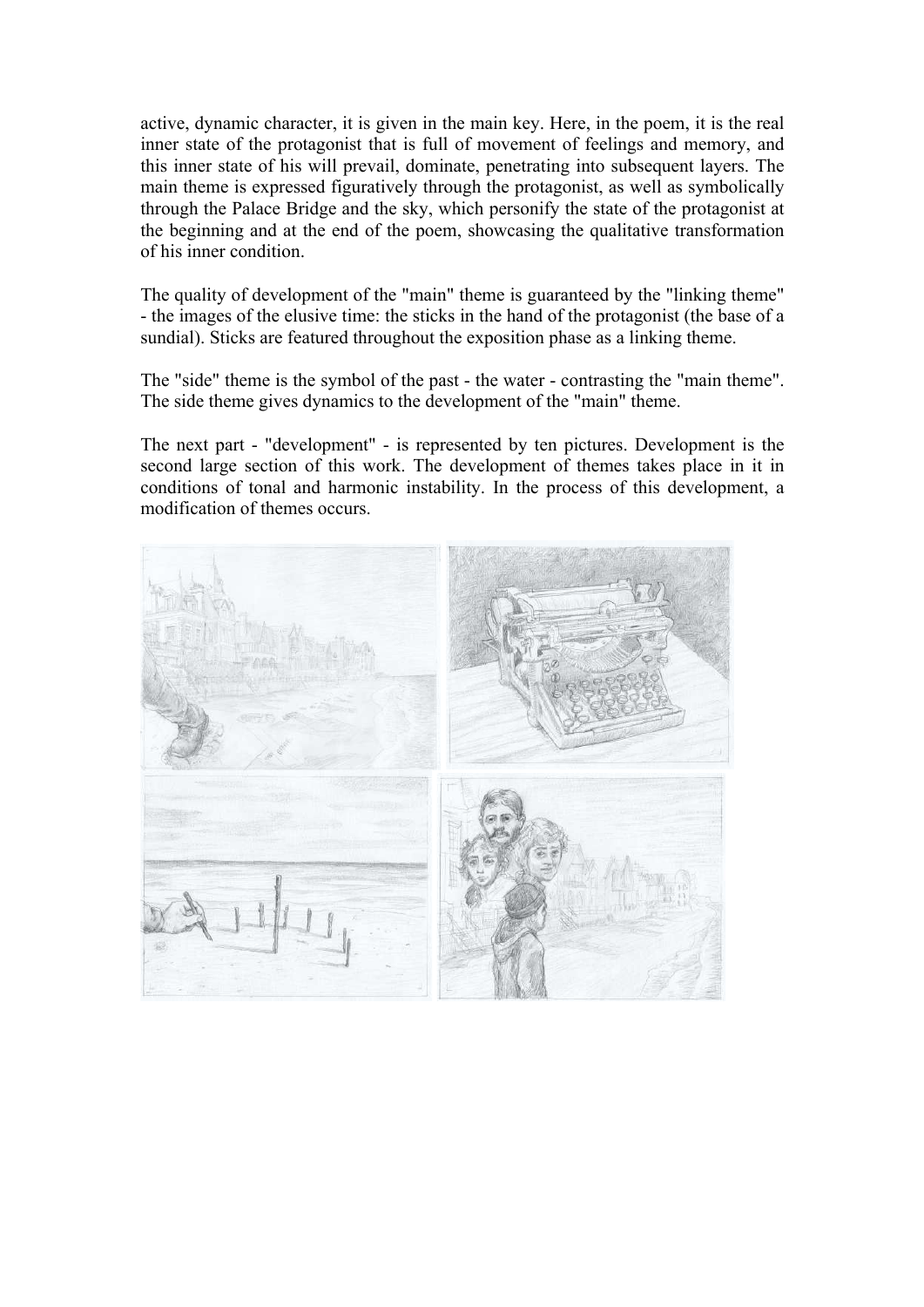

Permanent instability is the main property of the development phase. Instability is expressed in harmonic structure (constant modulations), in metrics (torn rhythm of shots in moving image) and in thematism (themes do not exist in full, but in the form of isolated motives).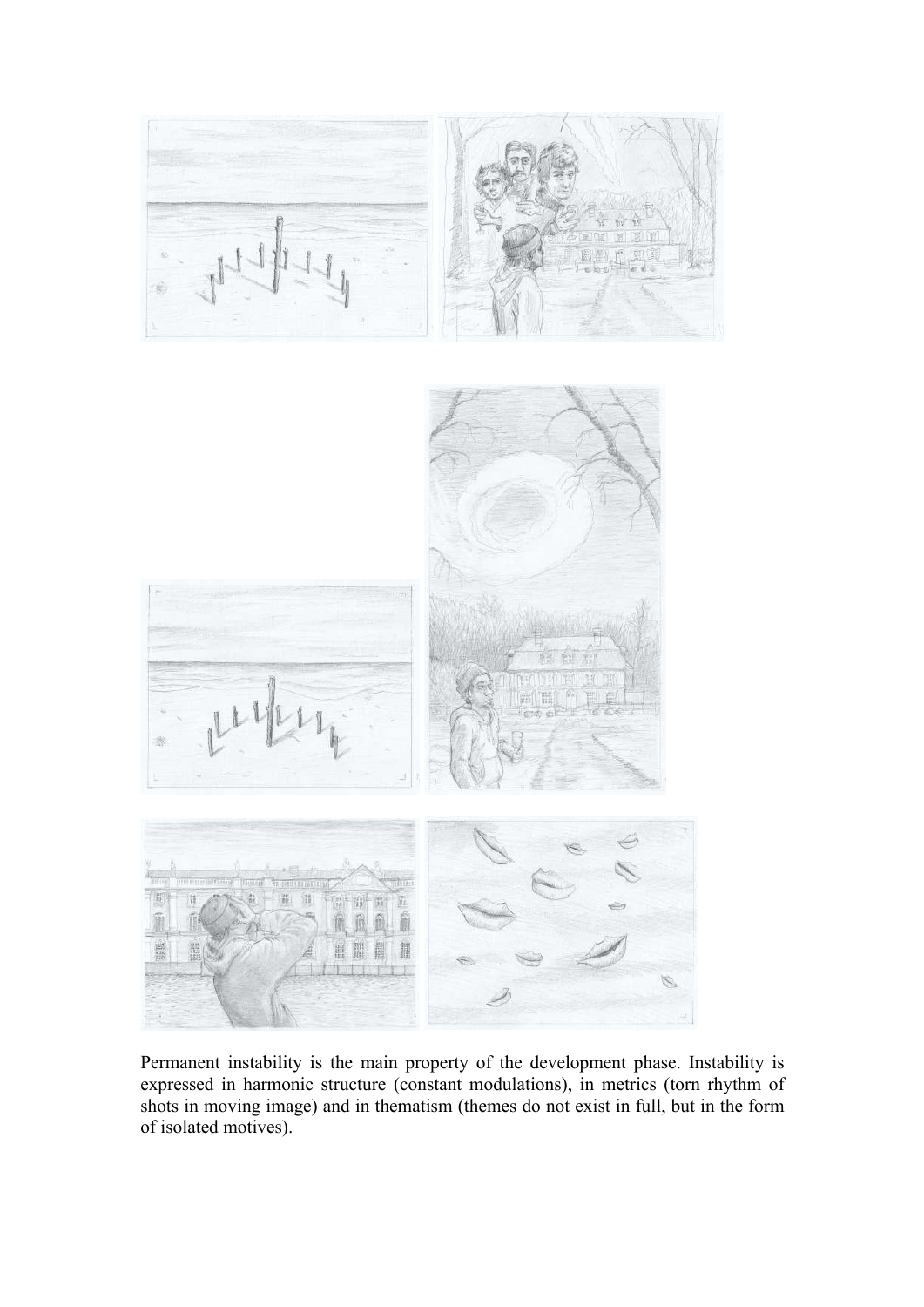'Development' is the central and most important section of the poem-in-drawings, it is an extensive part (10 paintings out of 20) and exceeds the exposition in size. In addition, closer to the end of the development (at the point of the golden section of the entire form - the 16th picture) is the general climax (the moment of the highest tension in this poem).

The development opens with the protagonist's thought about 'the passing of time'. We see his boot coming out of the frame, and the beach is littered with footprints. The development repeats the previous topic, but with greater strength and emotionality.

As is well-known, before the *recapitulation* in the sonata-allegro form, a *prediction* is built. This is the highest point of *development*, the culmination, the point of the golden section of the form. In this work, it is represented by the 16th drawing - a fullface view of the Hermitage and the Palace Bridge, which now appears for the second time, already not solo, but as part of an ensemble - in tandem with the Hermitage. The drawing follows the text and thus visualizes the return from the protagonist's memory journey to the very place where the poem began, to the present. The protagonist stands in front of the Hermitage, reincarnating the lost time. The Hermitage appears in front of the viewer in its entire length, then the protagonist's gaze moves along the Hermitage building, and then rests against the Palace Bridge. The bridge is gradually opening, the viewer sees the remains of the protagonist's memories - flying lips from the past, which periodically interrupt the images of the opening bridge. As a result, the viewer sees a trail escaping into the horizon between the opened doors of the bridge - a trail from the departed steamer. The outline of the trail appears in the poem for the last time and is the final echo of the plane's trail in the sky, which appeared in pictures 11 and 13.

All this can be perceived as a kind of a dynamic '*reprise*'. The Palace Bridge, which echoes the "exposition", vividly demonstrates its reprisal nature: the 'exposition' is a closed Palace Bridge with a heavy overhanging November sky, a dynamic "reprise" is an open Palace Bridge with a clearing sky.

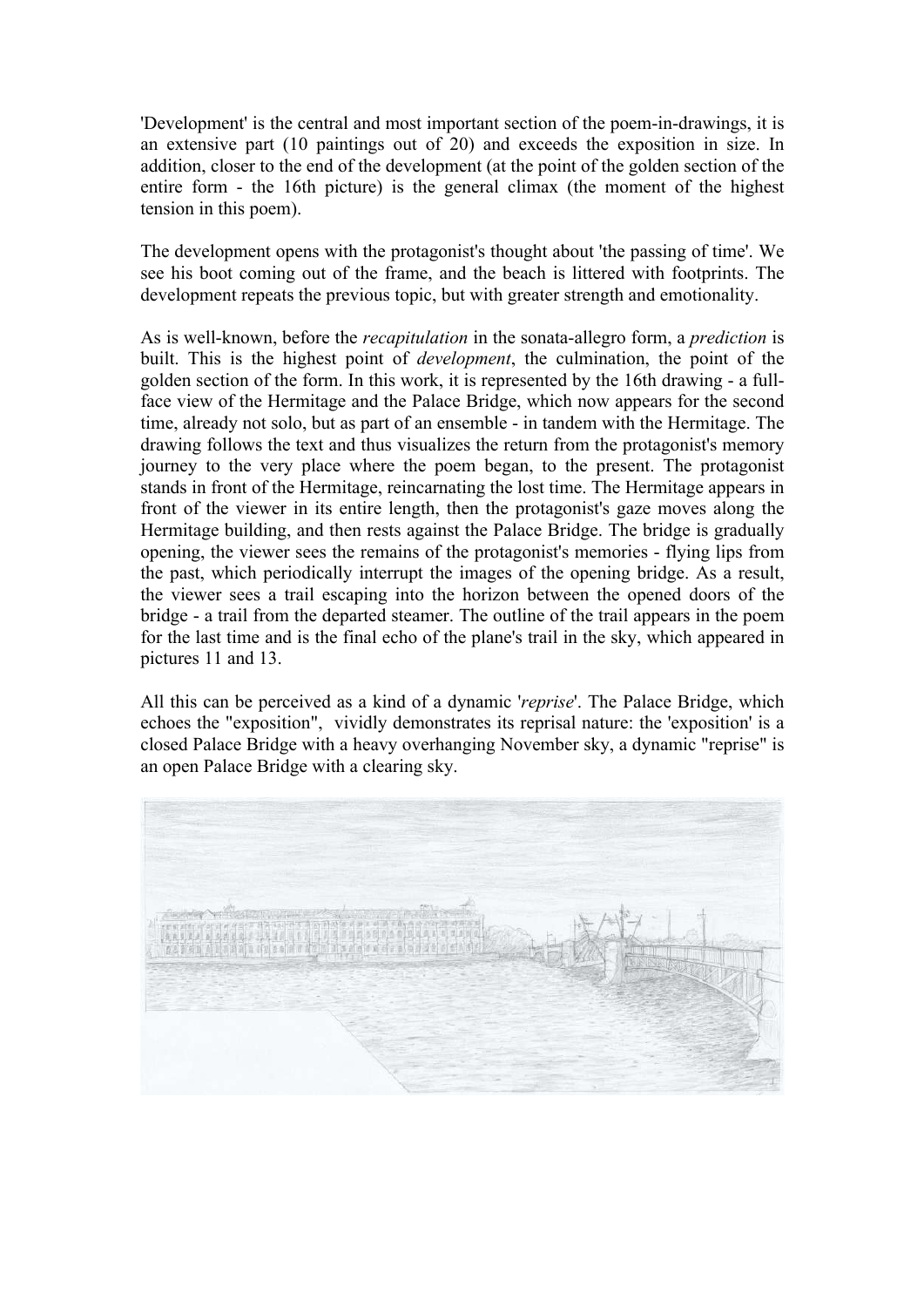

Let us note a feature of constructing a composition in the reprise - a linear-graphic "multi-angle", subordinate to a certain external static condition. It seems that the hero is standing and looking at the bridge, but the viewer understands that the bridge appears in each subsequent picture from a changed perspective, the impression is created that the protagonist begins to soar over the Neva, following the trail of the departed steamer, saying goodbye to his expectations, which have become past tense. On the one hand, it is conveyed so that this "landscape" is a phenomenon outside of time and space, belonging to the category of eternity. But at the same time, the composition is filled with hidden dynamics of internal development. It manifests itself in the fact that the viewer sees the bridge not traditionally from the shore, like it was presented at the beginning of the poem, but from "over the Neva", as though "in a soaring perspective", if we consider the given perspective is the view of the protagonist. It was important for the author to choose this angle in order to capture the musicality of development in the symphonic sense of the word. The exposition has a view exclusively of the bridge from the shore, the development - a view of the bridge and the Hermitage from the shore, and a reprise - two different views of the bridge from above the water. In addition, in the development and reprise, we see the symbol of flying lips. These lips, dynamically flying over the Neva and through the protagonist's consciousness, reflect the pace of the main theme - the hero's agitated and seething memory. In contrast, water reflects a more restrained pace. The water element seems to slow down the movement itself. Such a comparison emphasizes the contrast between the air and water elements, free flight in the boundless sky of memory and a more restrained floating movement of the real, material world.

The rhythmic organization of the poem-in-drawings also played an important role in the recreation of music qualities of the poem by means of graphics. The piece is saturated with rhythmic formulas. We feel the rhythm in the almost uniform strokes of ripples of water, present in 10 pictures out of 20. We can see it in the repeating strokes of the November sky, in a carefully drawn architectural ornaments of buildings and bridges.

The rhythm is revealed in the regularly recurring angle of the protagonist's body in profile on the left of each of the canvases, which creates visual dynamics. In addition, the rhythm is also expressed in the uniform alternation of the following elements: the sundial, the ghosts of writers, the house of Sagan, trails of an airplane and a ship, lips, the bridge.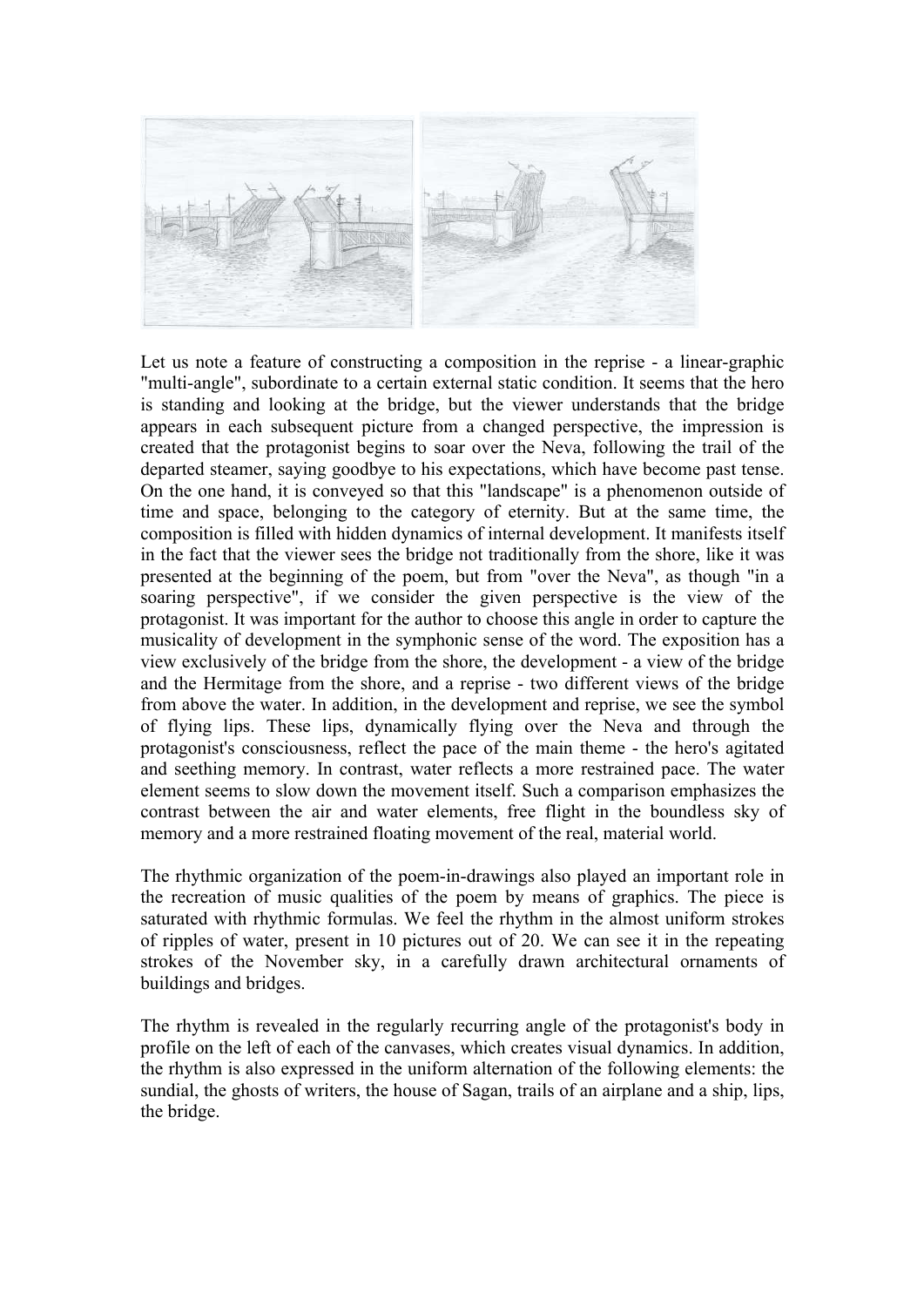As you can see, the author deliberately aimed to recreate the sonata-allegro structure through drawings. In this experiment, composition, which is the structure of the sonata-allegro form, formed the basis for the synthesis of poetry and graphics.

### **However, not only composition served to this experiment-in-translation.**

All means of artistic and musical expression are subordinated to this. The following features of symphonism such as rhythm, color, dynamics, etc. are also aimed at translating the symphonic nature of the text piece into the medium of drawings.

Rhythm conveys movement and is a characteristic property of any living organism. Musical rhythm has its own characteristics. In music, rhythm in the broad sense of the word determines the organization in time of the entire composition. Rhythm in music links together tempo, meter (uniform movement of time fractions) and rhythmic pattern (combination of durations). However, rhythm can also be present in a graphic work. A sign of rhythm in a drawing is a certain pattern in the repetition of phenomena, forms, elements. It is thanks to the rhythm of the parts that make up the whole work that we catch its character: calm or anxious, majestic or fussy.

The color in painting can be comparable to the timbre (coloration of the sound of a voice or instrument) and register in music.

Intonation is the bearer of meaning in music; a melodic image grows out of it. Intonation in painting can sound in lines, color combinations, black-and-white modeling.

Dynamics (strength of musical sound) can be compared with saturation, "sonority" of local colors or transparency, watercolor lightness of coloring in painting.

So, let's consider how these categories of music are embodied in the medium of the drawing.

## RHYTHM

The rhythm in this poem-in-drawings is embodied in the plastic organization of works (repetitions, accents, alternations), with active interaction with colour, as well as the technique of applying ink and paint.

20 paintings can be divided into several clusters (repeating elements), in which the rhythm of the whole cycle is embodied.

1. Water.

One of the leitmotifs of the cycle is water, which sets the rhythm for all the other elements. Bart Dewolf has depicted water in all of the paintings in a special manner, maneuvering while hatching, making them look alive.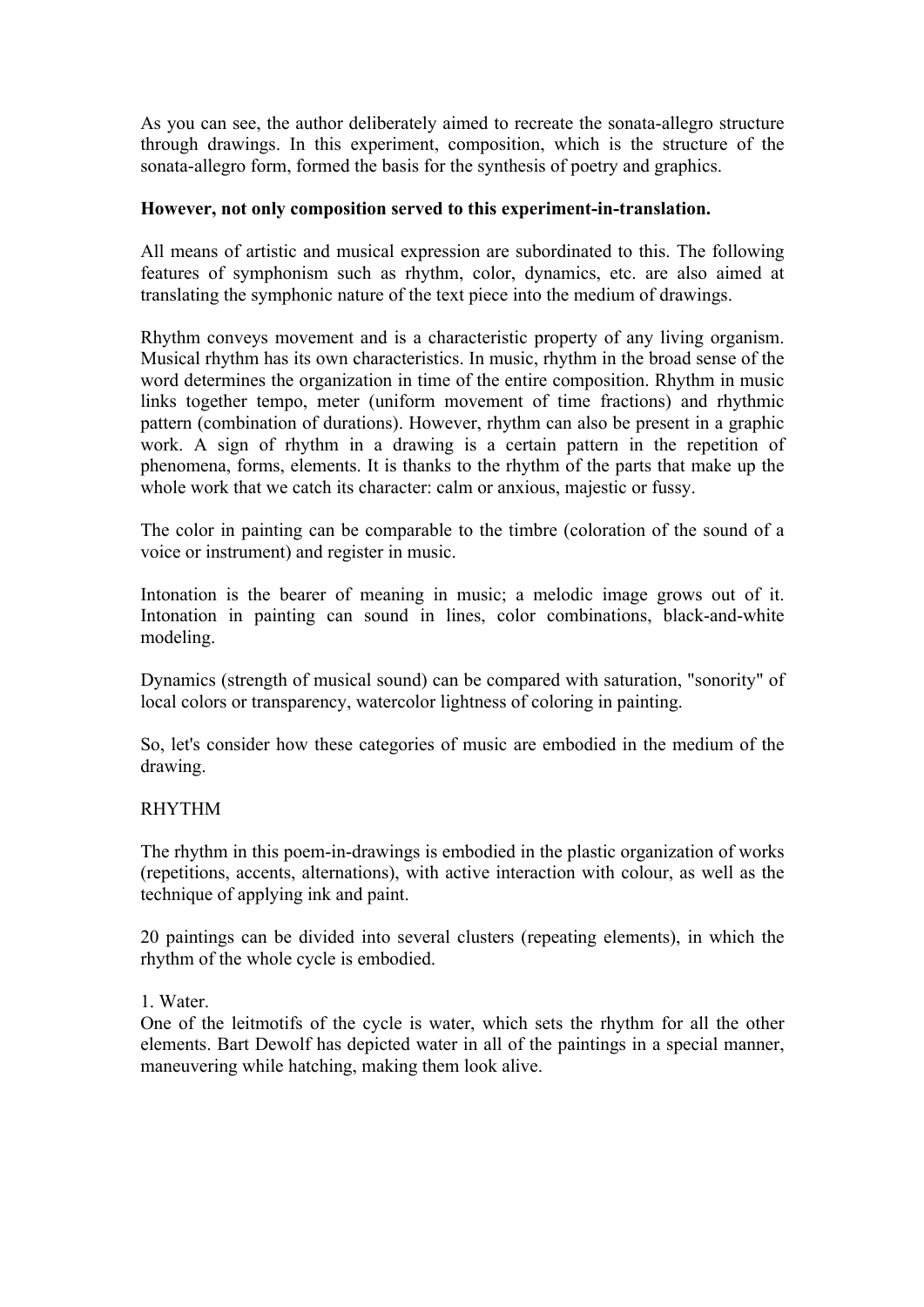

#### 2. Protagonist.

Against the "trembling" background of water, the protagonist's figure in the foreground stands out powerfully in all the paintings in which he is present. The chiaroscuro of this figure is more expressive, the strokes are more intense, the rhythm is more forced. Bart uses the crosshatching technique here, adds a second layer of lines that are drawn in the opposite direction. Using crosshatching builds the illusion of darker tones with fewer lines.



The rhythm created by strokes serves to characterize the protagonist and the evolution of his sensations. The artist deliberately creates his own rhythm with strokes for each piece of clothing. Energetic, of different lengths, rhythmically laid wide strokes of dark color on the sleeve make the contours of the clothes uneven, wavy. All the rhythms of clothing are multidirectional and create the impression of mobility, disorganization, which are characteristic of the movement of the protagonist's memory.

3. The sky (St. Petersburg's sky, misty sunrise, Brugge by night, Normandy's beach sky, the sky above Francoise Sagan's mansion).

The sky in all drawings is made using liquid acrylic, while it is always different. The authors intentionally use another material for the execution of the sky - acrylic - to express the continuity and the qualitative development of the condition of the protagonist: from heavy and hopeless to the brighter state of mind.



## 4. Sundial.

The first picture of this cluster begins in the morning. Then the hand of the sundial changes its position, creating a sense of the passage of time. Alternating with the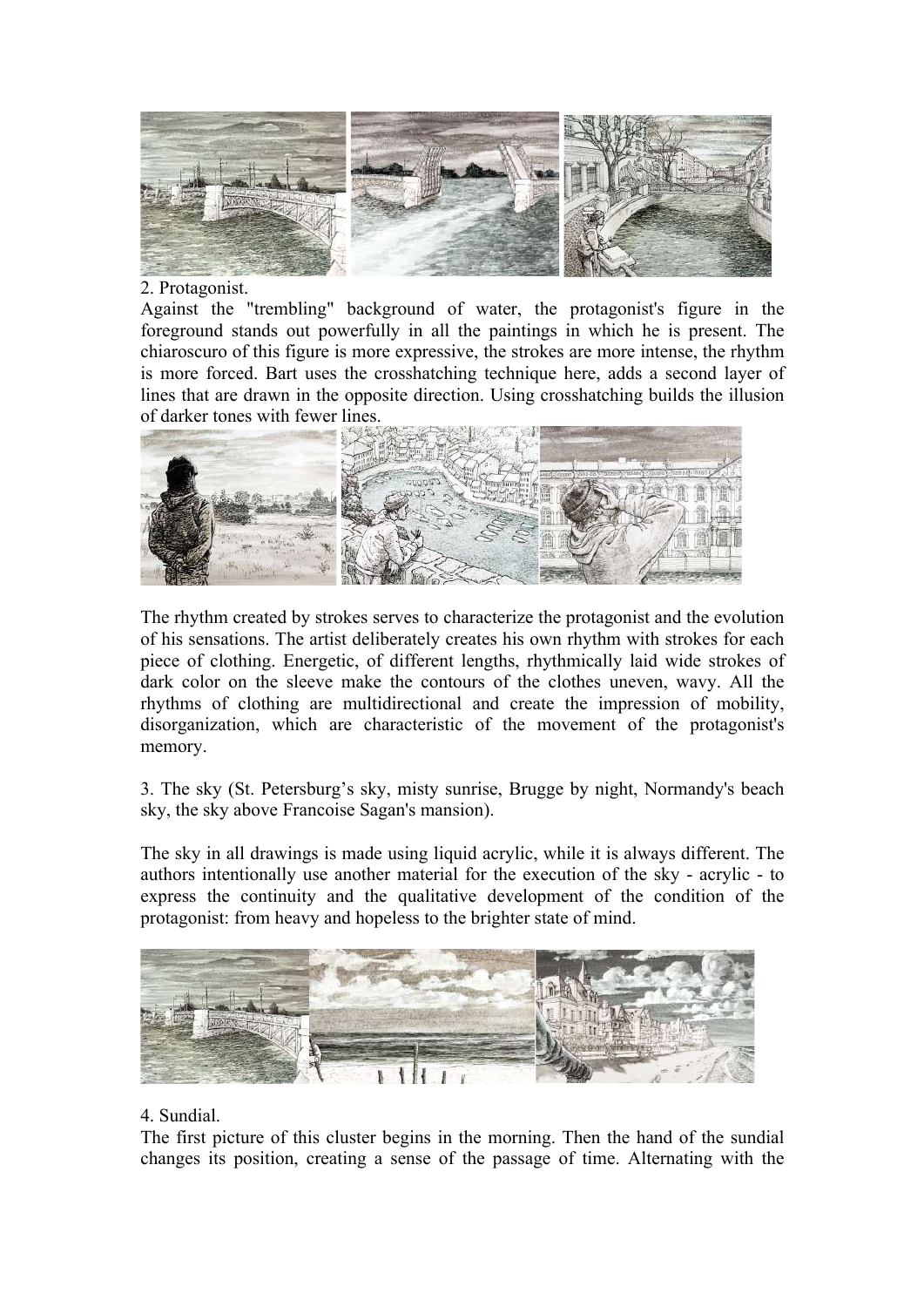faces of the writers' ghosts, the moving time literally personifies the movement of the protagonist's memory.



## 5. Architecture (buildings, bridges).

Architectural rhythms, filigreed precision of each line of the Hermitage and bridges express thoughts of the lofty, divine level, evoke the appropriate lyrical mood. A calm meter-rhythm is inherent in buildings and bridges.



## **COLOUR**

It is also important to consider such a connecting criterion of music and painting as colour, as it determines the "tonality" and mood of the visual works. The whole cycle of drawings is distinguished by monochrome colouring, which conveys the elegiac mood of the poem.

The work is sustained in black and white ink, while a separate element made in acrylic is the sky - the personification of the hero's inner state - the main part of the work. We see how the shades of the sky gradually change from picture to picture. First, we observe a thick dark heavy sky, then the shades gradually turn into light pastel colors.

Proceeding from this colour, as well as from the general emotional character of the work, it can be argued that the work has a minor "tonality". The colour of the minor key is also used in the musical sequence that accompanies the poem, and contributes to the identification of the dramatic beginning, as presented in this work, where there is a struggle and conflict of themes.

## DYNAMICS

Now we will draw a parallel with such a category of music as dynamics.

The nascent work of memory of the protagonist in the first pictures personifies piano (Italian - quietly). Then we observe a gradual increase in volume, in music the term crescendo (Italian sound reinforcement) is used. The wave of memory grows in the